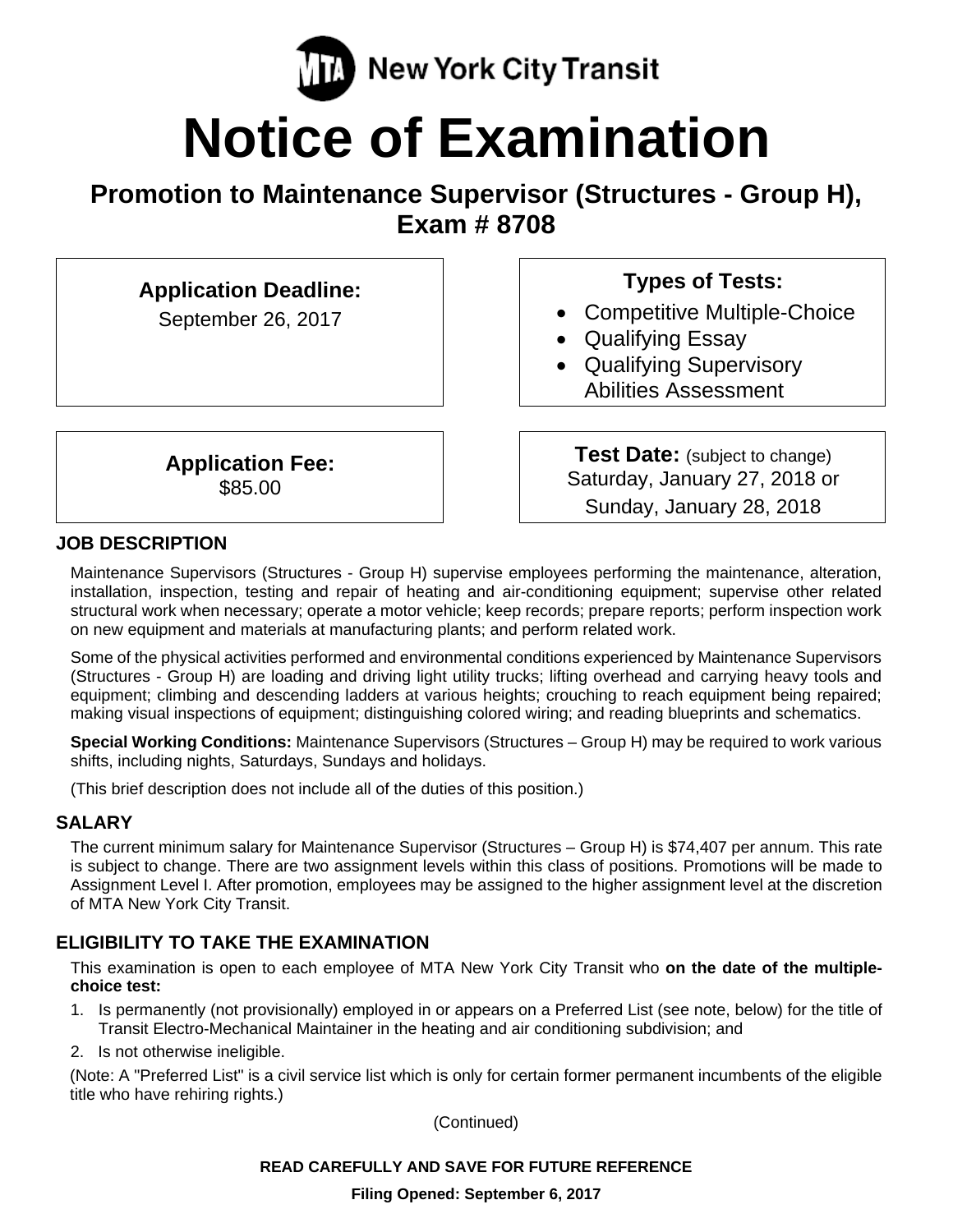# **ELIGIBILITY TO TAKE THE EXAMINATION (Continued)**

This examination is also open to employees who were appointed to an eligible title pursuant to New York State Civil Service Law, section 55-a, and who meet all other eligibility requirements.

You are responsible for determining whether you meet the eligibility requirements for this examination prior to submitting the *Application*. If you do not know if you are eligible, check with **your department's Human Resources representative.** You may be given the test before we verify your eligibility. If you are marked "Not Eligible," your application fee will **not** be refunded and you will **not** receive a score.

This examination is **not** open to employees of MaBSTOA, MTA Bus Company, or to employees of any MTA agency other than MTA New York City Transit.

#### **REQUIREMENTS TO BE PROMOTED**

**Probationary Period:** At the time of promotion, you must have completed your probationary period in the eligible title as indicated in the above "Eligibility to Take Examination" section, and you must be permanently employed in the eligible title or your name must appear on a Preferred List for the eligible title at the time of promotion. Additionally, you must have served permanently in the eligible title for at least one year. Time served prior to a break in service of more than one year will not be credited.

**Driver License Requirement:** At the time of promotion, you must have a Motor Vehicle Driver License valid in the State of New York with no disqualifying restrictions that would preclude the performance of the duties of this title. If you have serious moving violations, a license suspension or an accident record you may be disqualified. This license must be maintained for the duration of your employment in the title.

**Drug Screening Requirement:** You must pass a drug screening in order to be promoted.

#### **HOW TO SUBMIT AN APPLICATION AND PAY THE APPLICATION FEE**

If you believe you meet the requirements in the "Eligibility to Take Examination" section, submit an application online by the last day of the application period unless you are requesting a Fee Waiver. Applicants who wish to request a Fee Waiver should refer to the "How to Submit an Application When Requesting a Fee Waiver" section below.

**Application Fee:** This fee is generally not refundable. Under special circumstances, you may be entitled to a refund. You should refer to the Department of Citywide Administrative Services ("DCAS") Exam Regulations to determine if you are entitled to a refund prior to requesting a refund. You can refer to the bottom of the last page of this Notice of Examination for instructions on how to obtain a copy of the DCAS Exam Regulations.

#### **Online Applications:**

- 1. Apply using the "BSC" employee portal at www.mymta.info by the last day of the application period.
- 2. You must pay the application fee via payroll deduction. Applicants who request a fee waiver must apply by mail.
- 3. You will be sent a confirmation email after you complete your application and pay the application fee.

Computers with internet access are available on a limited basis at branches of the New York Public Library, the Brooklyn Public Library and the Queens Library to patrons with a valid library card.

#### **HOW TO SUBMIT AN APPLICATION WHEN REQUESTING A FEE WAIVER**

Applicants who wish to request a Fee Waiver must obtain an *Application* in person at the MTA New York City Transit Exam Information Center as indicated below and must submit the *Application* by mail to the address in the "Correspondence" section below **by the last day of the application period**.

MTA New York City Transit will not accept applications in person. Additional information on requesting an application fee waiver is available with the *Application*.

**MTA New York City Transit Exam Information Center**: Open Monday through Friday, from 9 AM to 3 PM, in the lobby at 180 Livingston Street, Brooklyn, New York. Directions: take the A, C, F, or R trains to the Jay Street-Metro Tech Station, or the 2, 3, or G trains to the Hoyt Street Station.

**READ CAREFULLY AND SAVE FOR FUTURE REFERENCE** 

**Filing Opened: September 6, 2017**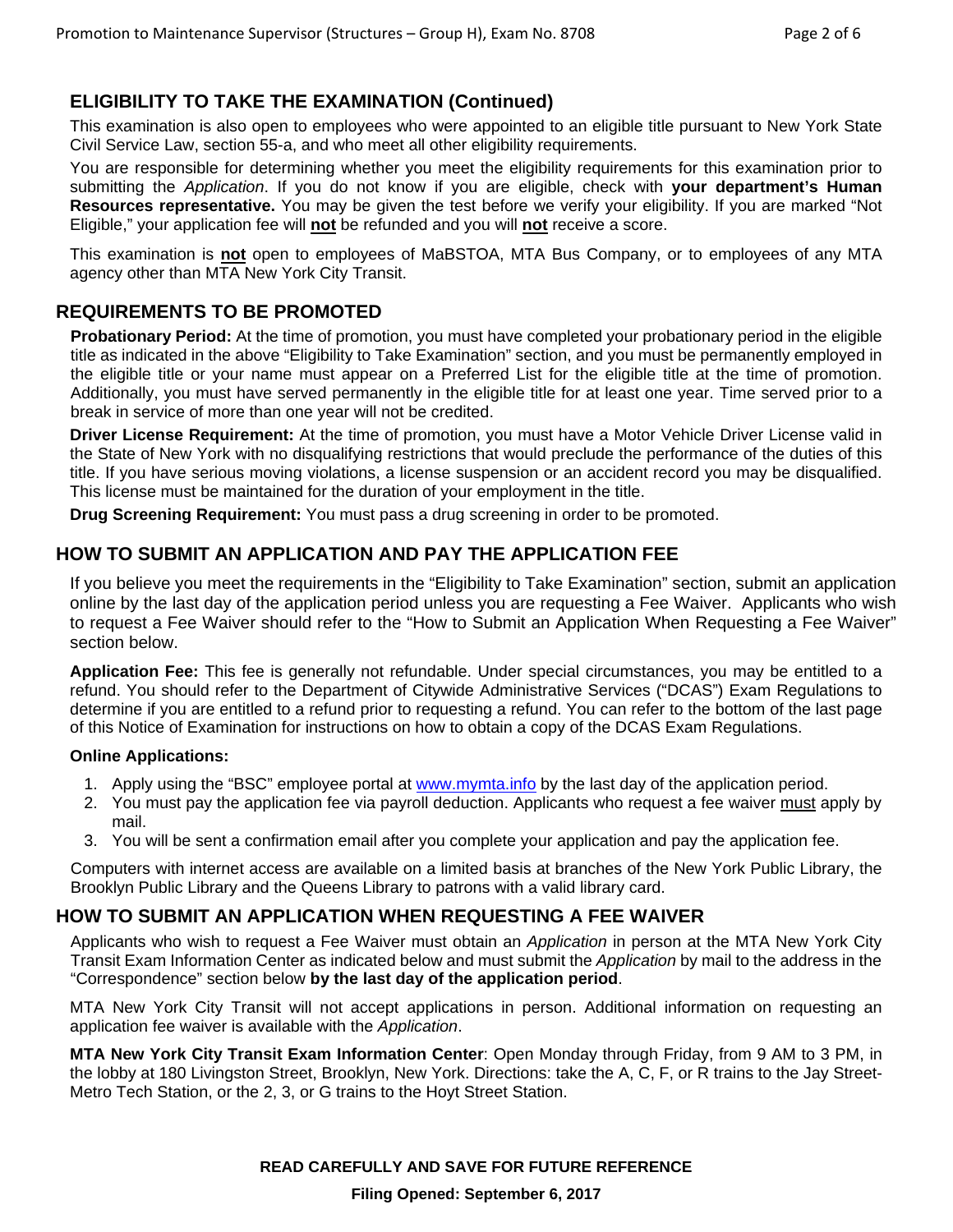# **ADMISSION LETTER**

An *Admission Letter* will be mailed to you about 10 days before the date of the multiple-choice test. If you do not receive an *Admission Letter* at least 4 days before the date of the multiple-choice test, you may obtain a duplicate letter at the MTA Exam Information Center (as indicated above). A paper copy of the *Admission Letter* is your ticket for admission to the test.

Employees **must** keep their official mailing address **up to date.** Only the address on file with the MTA Business Service Center will be used to mail correspondence, including the *Admission Letter.*

#### **THE TEST**

The test will consist of three distinct components: a competitive multiple-choice test, a qualifying essay test, and a qualifying supervisory abilities assessment. All three components of the test will be given in a single session on the same day. A score of at least 70% is required to pass each test. Your score on the competitive multiple-choice test will determine 85% of your final score. Your seniority will determine the remaining 15%.

You must pass the competitive multiple-choice test and both the qualifying essay test and supervisory abilities assessment to have your seniority credited. Your seniority score will be 70 plus ½ point for each three months of completed, permanent, continuous service with an agency under the jurisdiction of the Commissioner, Department of Citywide Administrative Services, in competitive class titles. Your service will be credited through the date of the multiple-choice test up to a maximum of 15 years. Time served prior to a break in service of more than one year will not be credited.

Veterans' or Disabled Veterans' Credit will be granted only to eligible passing candidates who request that they be applied. Veterans' or Disabled Veterans' Credit should be requested at the time of the application, but **must** be requested before the date the eligible list is established. Claims for Veterans' or Disabled Veterans' Credit cannot be made once the eligible list is established.

The competitive multiple choice test may include questions on the following knowledge areas:

- Knowledge of maintenance, installation, troubleshooting, repair, alteration and inspection of the heating systems of MTA New York City Transit structures and facilities
- Knowledge of maintenance, installation, troubleshooting, repair, alteration and inspection of the air conditioning and ventilation systems of MTA New York City Transit structures and facilities
- Knowledge of MTA New York City Transit rules and regulations as they pertain to the Department of Subways
- Knowledge of proper safety procedures and precautions including the Lockout/Tagout Procedures
- Knowledge of interpreting blueprints, sketches, and specifications and making appropriate measurements
- Knowledge of job-related formulas and computations

The qualifying supervisory abilities assessment may include questions that assess the following abilities:

- **Planning and Organizing** Establishing a course of action for self and/or others to accomplish a specific goal; planning proper assignments of personnel and appropriate allocation of resources
- **Delegation** Utilizing employees effectively; allocating decision making and other responsibilities to the appropriate subordinates

(Continued)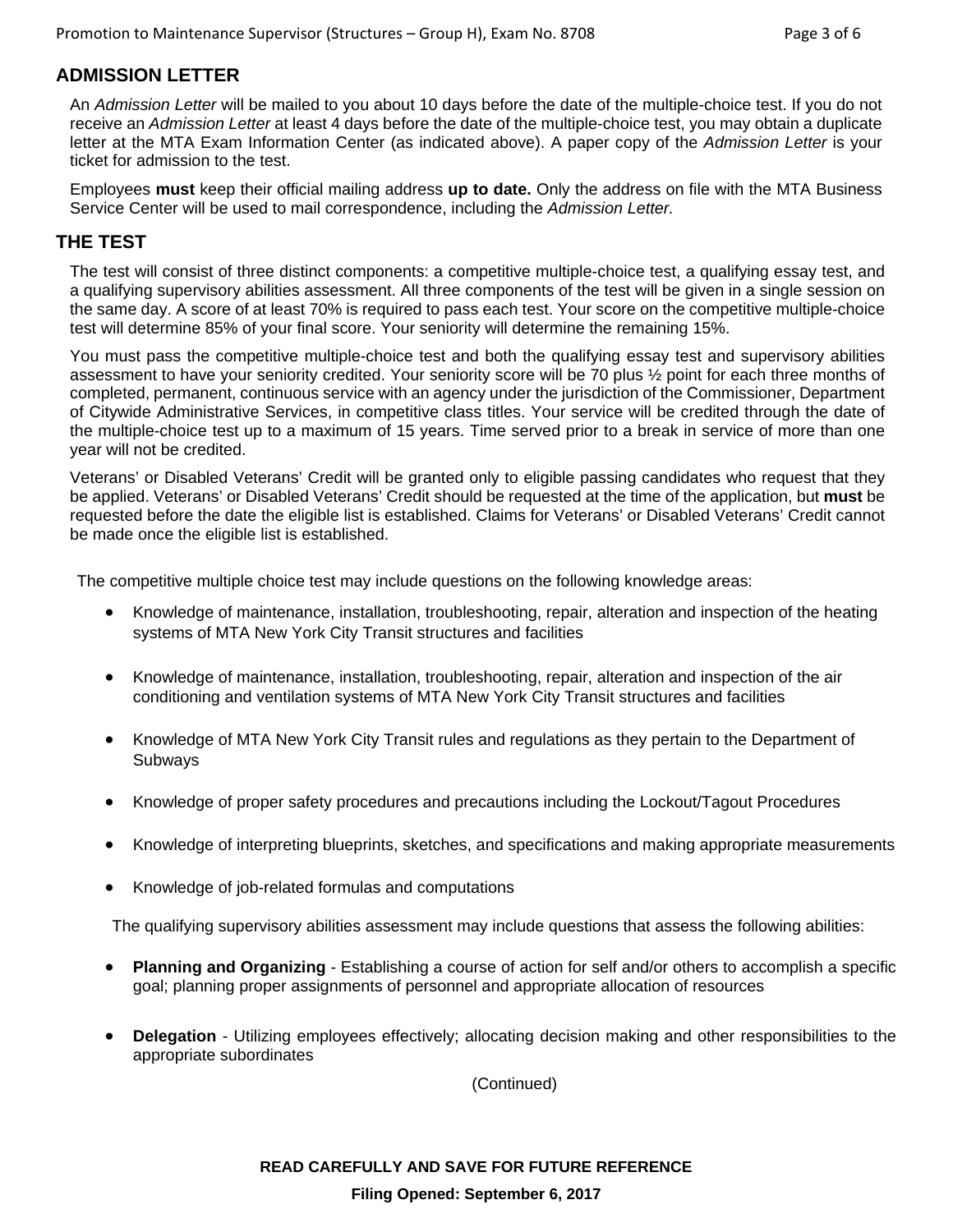# **THE TEST (Continued)**

- **Development of Employees** Developing the skills and competencies of employees through training and development activities related to current and future jobs; providing ongoing feedback and opportunities to learn through formal and informal methods
- **Sensitivity** Actions that indicate a consideration for the feelings and needs of others
- **Analysis** Identifying problems, securing relevant information, relating data from different sources, and identifying possible causes of problems
- **Judgment** Developing alternative courses of action and making decisions based on logical assumptions that reflect factual information
- **Decisiveness** Readiness to make decisions, render judgments, take action, or commit oneself
- **Administration and Management** Planning, coordinating, and executing business functions, allocating resources, and producing a final work product
- **Conflict Management** Manages and resolves conflicts, grievances, confrontations, or disagreements in a constructive manner to minimize negative personal impact

The qualifying essay test will require candidates to write one or more reports based on information provided on the day of the test. Candidates will be evaluated on their ability to write concisely, comprehensively, and clearly using good grammatical form. Only those candidates who achieve a passing score on the multiple-choice test will have their qualifying essay test rated.

# **TEST ADMINISTRATION GUIDELINES**

**Warning:** You are not permitted to enter the test site with cellular phones, smart watches, beepers, pagers, cameras, portable media players, or other electronic devices. Calculators are permitted: however, they must be hand-held, battery or solar powered numeric only. Calculators with functions other than addition, subtraction, multiplication and division are prohibited. Electronic devices with an alphabetic keyboard or with word processing or date recording capabilities such as planners, organizers, etc. are prohibited. If you use any of these devices in the building at any time before, during or after the test, you may not receive your test results, your test score may be nullified, and your application fee will not be refunded.

You may not have any other person, including children, present with you while you are being processed for or taking the test and no one may wait for you inside of the test site while you are taking the test.

**Leaving:** You must leave the test site once you finish the test. If you leave the test site after being fingerprinted, but before finishing the test, you will not be permitted to re-enter. If you disregard this instruction and re-enter the test site, you may not receive your test results, your test score may be nullified, and your application fee will not be refunded.

**Proof of Identity:** You must present your MTA New York City Transit employee ID when you arrive to take the tests.

#### **THE TEST RESULTS**

If you pass the multiple-choice test, qualifying essay test and the qualifying supervisory abilities assessment and are marked eligible, your name will be placed in final score order on an eligible list and you will be given a list number. You will be notified by mail of your test results. If you meet all requirements and conditions, you will be considered for promotion when your name is reached on the eligible list.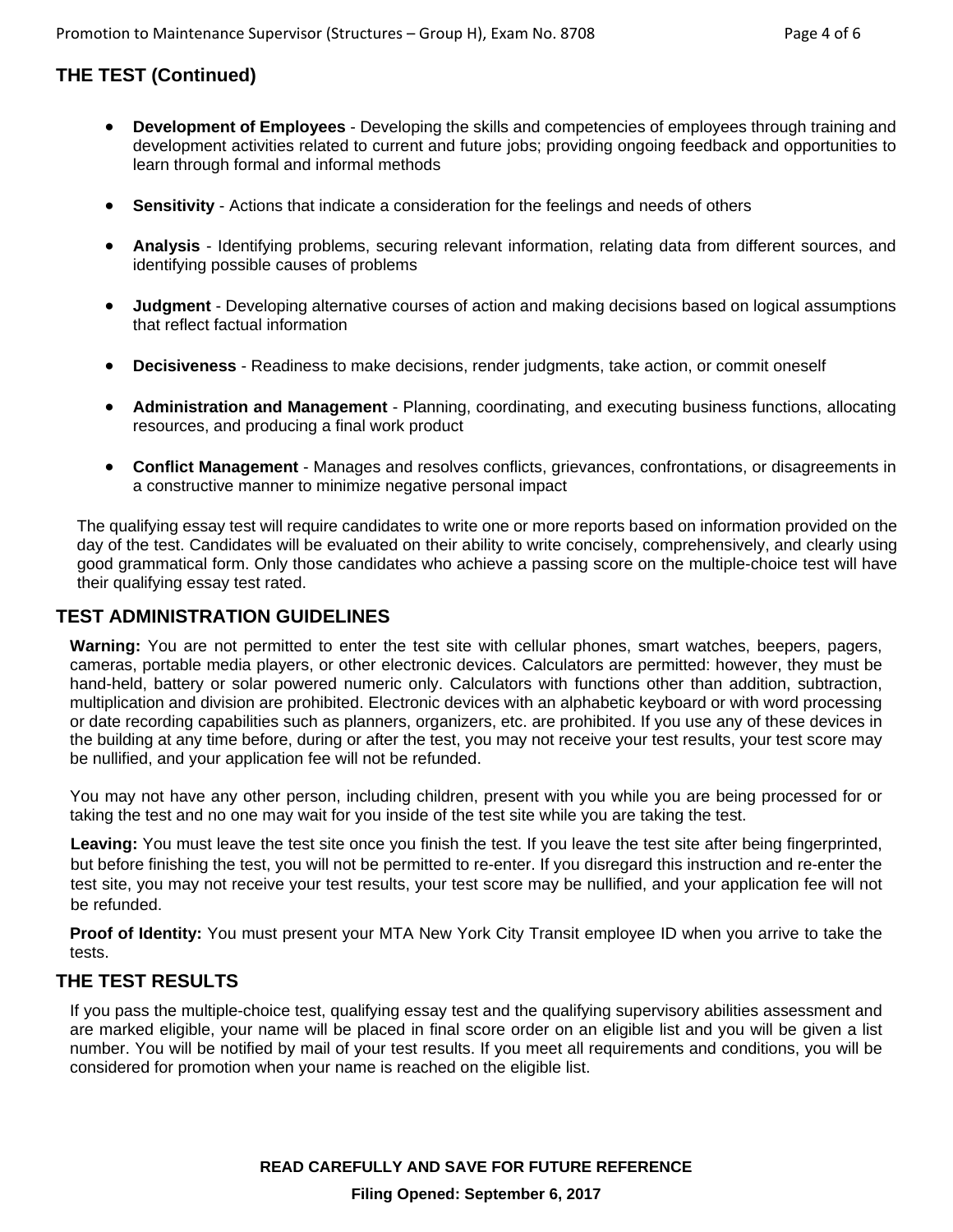# **SPECIAL ARRANGEMENTS**

**Late Filing:** Consult with **your department's Human Resources representative** to determine the procedure for filing a late *Application* if you meet one of the following conditions:

- 1. You are absent from work for at least one-half of the application period and are unable to apply for reasons such as vacation, sick leave or military duty; or
- 2. You become eligible after the above application period, but on or before the first date of the multiple-choice test.

**Make-Up Test:** You may apply for a make-up test if you cannot take the test on the scheduled test date for any of the following reasons:

- 1. Compulsory attendance before a public body;
- 2. On-the-job injury or illness caused by municipal employment where you are an officer or employee of the City;
- 3. Absence from the test within one week after the death of a spouse, domestic partner, parent, sibling, child or child of a domestic partner where you are an officer or employee of the City;
- 4. Absence due to ordered military duty;
- 5. A clear error for which MTA New York City Transit is responsible; or
- 6. A temporary disability, pregnancy-related, or child-birth-related condition preventing you from taking the test.

To request a make-up test, mail your request with your documentation of special circumstances to the address found in the "Correspondence Section" below within 60 days of your scheduled test date or make the request within 60 days of restoration to your position after performing ordered military duty.

**Special Test Accommodations:** If you plan to request special testing accommodations due to disability or an alternate test date due to your religious belief, follow the instructions included with your *Application* and mail your request to the address found in the "Correspondence" section below no later than 30 days prior to the first scheduled test date.

# **CORRESPONDENCE**

**Change of Contact Information:** It is critical that you promptly notify MTA New York City Transit of any change to your contact information (telephone number, mailing address and/or email address). You may miss important information about your exam(s) or consideration for promotion, including important information that may require a response by a specified deadline, if we do not have your correct contact information.

**All changes to your employee contact information must be made through the MTA Business Service Center (BSC) via the employee portal at http://www.mymta.info.** 

All other correspondence must be sent to the following address: :

Promotion to Maintenance Supervisor (Structures Group - H), Exam No. 8708 MTA New York City Transit 180 Livingston Street, Room 4070 Brooklyn, NY 11201